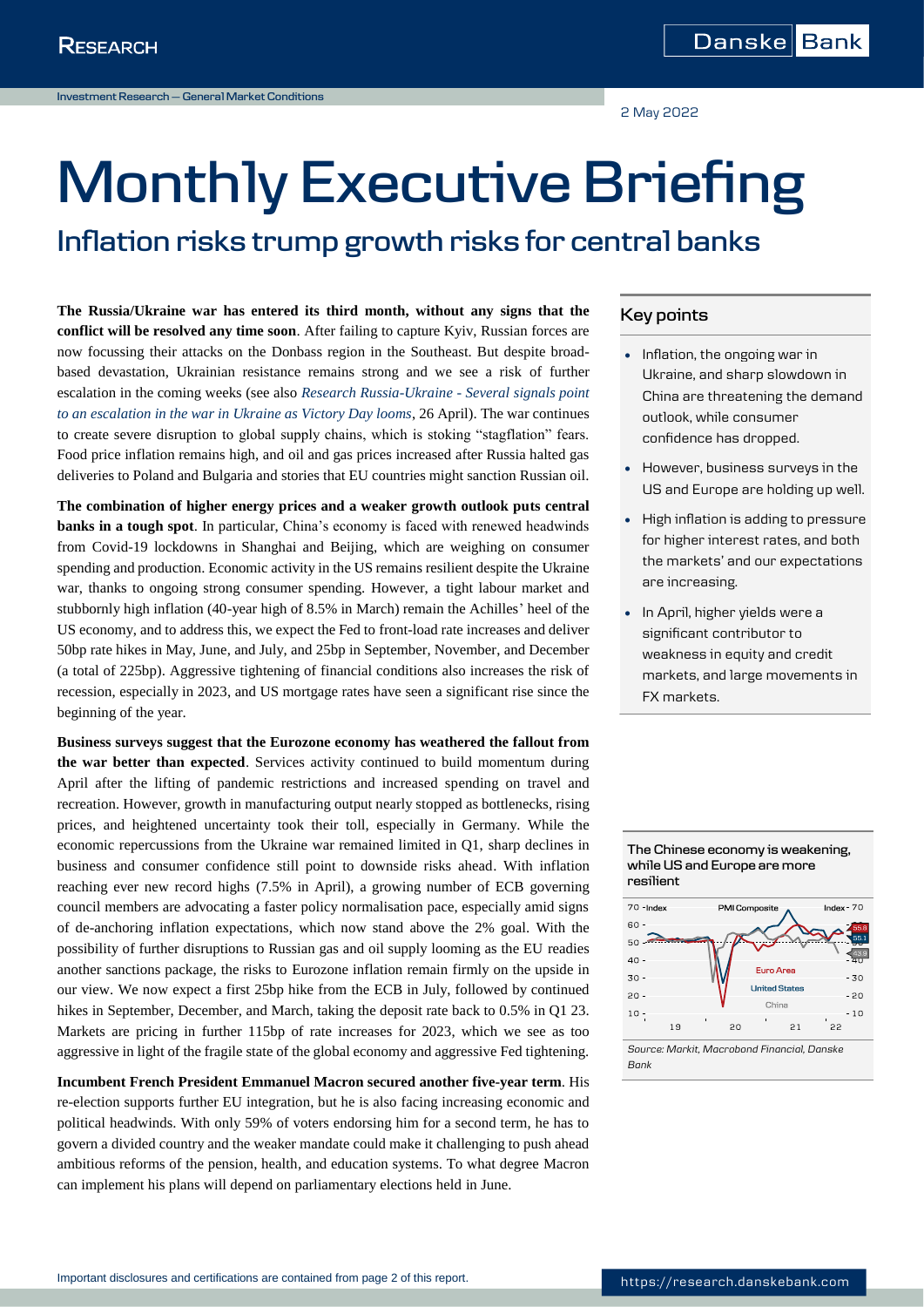## **Denmark**

Consumer confidence has dropped to its lowest level since 1988 as inflation continues to increase. However, actual consumer spending is not declining in nominal terms, and business sentiment remains strong, with lack of materials and labour the predominant concerns of companies. Despite the widespread consumer pessimism, we do not expect any large economic setback or increase in unemployment. The government has suspended its target for the structural budget deficit due to the "exceptional circumstances" of the war in Ukraine and is working for a fiscal easing of 0.2-0.3% of GDP for defence and income support, on top of the expense to help Ukrainian refugees.

# **Sweden**

The Riksbank felt no need to wait and hiked by 25bp in April. We have revised our call for the Riksbank and we now expect that it will deliver the June, September, and November hikes we previously expected. We also add one more hike in February 2023. Hence, our end-point for the policy rate is lifted from 0.75% to 1.25% in 2023. We forecast moderating inflation in 2023 and we do not expect hikes after that point. However, the inflation forecast is highly uncertain. The Riksbank is clearly on a path to fight inflation and the economy will feel it. Household real wage growth has dipped to its lowest level since the 90s and consumer sentiment is lower than during the pandemic lows, which should become apparent in household consumption. The GDP indicator for Q1 was -0.4% q/q, slightly lower than our forecast. The monthly indicators suggest that household consumption, production, and net exports dragged GDP down. However, the economy indicator from the National Institute of Economy Research held up well among all sectors and order inflow remains above normal, implying divided signals in the economy.

## **Norway**

Leading indicators, especially in the manufacturing sector, suggest acceleration in growth, despite global turmoil and intensifying capacity constraints. Activity in oil related industries is clearly picking up on a combination of tax effects and higher energy prices. Retail trade is also surprisingly strong given that high inflation is eroding household purchasing power. The first wage negotiations ended around 3.7%, in line with expectations. We still expect these developments to support the case for another rate hike in June, but the risk of a more aggressive Norges Bank still seems limited. A lack of available houses keeps the housing market tight, but demand is starting to be negatively affected by higher mortgage rates. Capacity constraints and higher costs (energy, materials, freight, wages, interest rates) create a challenging environment for non-energy businesses.

# **Finland**

In Finland, the Russia-Ukraine War is a major risk to the outlook. Russia accounted for around 5% of goods exports and 10% of imports in 2021. Sanctions and voluntary boycotts have halted most of the trading outside energy. There are not only negative effects, as industries like sawmills could benefit from lack of competition from Russia, and there will be additional investment in domestic energy and national security. Consumer confidence indicators dropped in March and April, but business confidence remains relatively stable. Companies have started to adapt and seek new markets. Open job vacancies are plentiful in many industries, which gives a good buffer against the economic fallout from the war. Covid-19 restrictions have been reduced and service businesses can operate relatively freely. Inflation has risen close to 6% this spring, which limits consumer purchasing power. NATO membership application looks likely soon.







#### **Mixed sentiment in Finland**

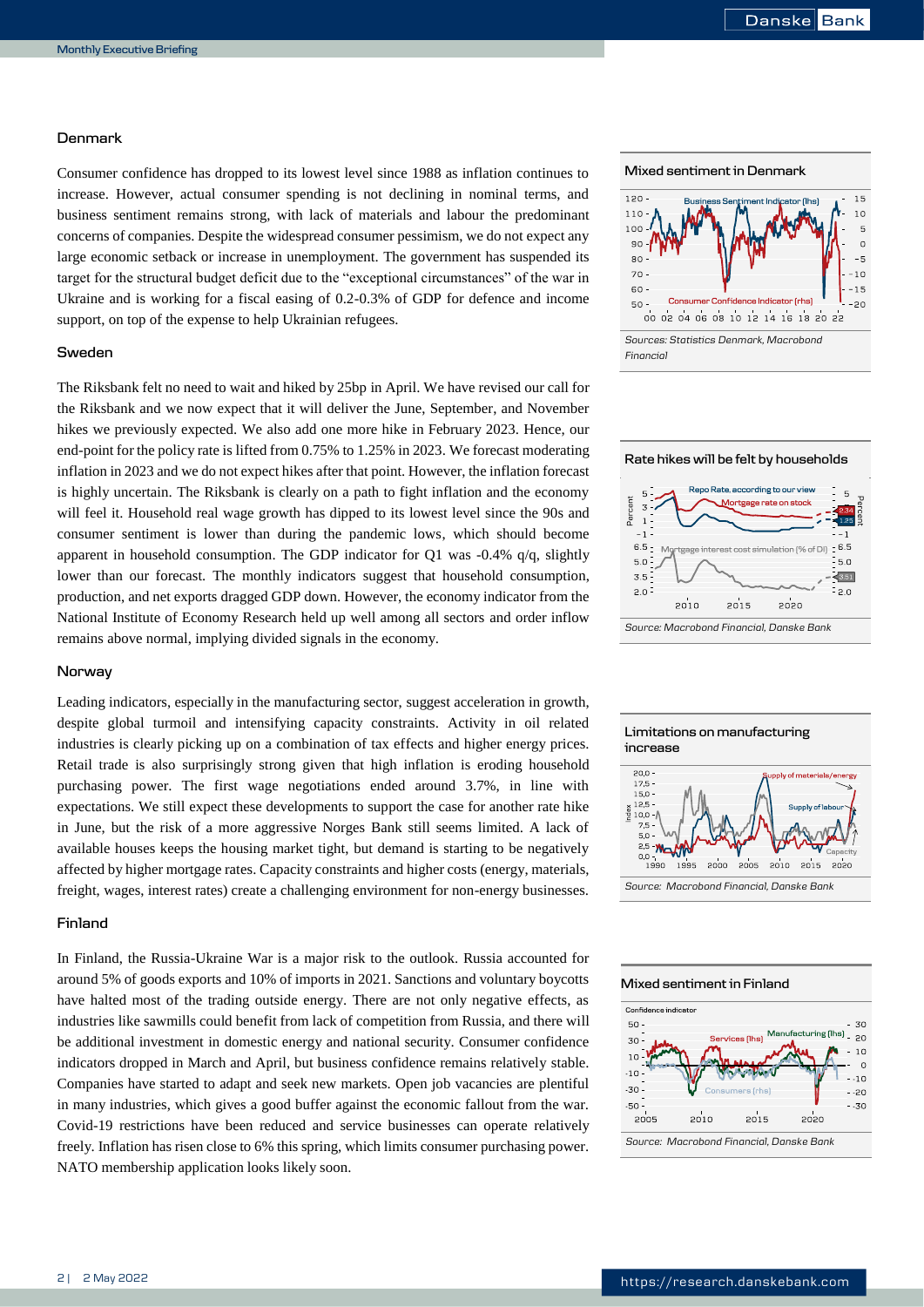# **Currency markets**

The outlook for monetary policy tightening, Chinese lockdowns, and commodity price volatility were the key drivers in April. Most notably, the USD has strengthened by 4.5% vs the EUR (and DKK) with EUR/USD hitting the lowest level since 2017, due to a range of fundamental factors including the outlook for relative growth, relative rates, and relative terms of trade. Among other majors, JPY has weakened and Bank of Japan remains one of the few central banks that have not tightened monetary policy. Towards the end of the month, CNY showed a large decline, but it still trades stronger vs EUR than one month ago. In the Scandies, NOK has suffered from a weaker global growth outlook, a setback to energy prices, and a reversal in commercial flows. Neighbouring SEK has done better, supported by the recent Riksbank rate hike. EUR/DKK has moved above 7.4400.

# **Bond markets**

Market pricing of the ECB is still more aggressive than our revised outlook and expect 30bp higher leading interest rate by end of Q1 2023. April resulted in further rise in yields by some 20bp in 2Y segment and 35bp in 10Y segment. For Danish callable bonds, April started with 25bp lower credit spreads (large move) until mid-April, where spreads rewidened some 30bp and performance again 10bp in late April. Hence, volatility in callables has been high in a historical perspective both relatively speaking (credit spreads) as well as in outright price terms (3-4 price point lower prices). Buybacks still a significant factor for low coupon callables, but have reduced since March. Liquidity has been poorer in callables and intraday volatility high, a concern to many investors. New 3.5% bonds are now the issuance coupons. Danish government bonds have seen small underperformance to German government bonds (which are currently expensive).

## **Credit markets**

Credit market strength extended into the first week of April where both CDS indices and cash bonds continued to grind tighter, but sentiment has changed significantly since then. HY spreads were almost 50bp wider during April and IG around 12bp wider. CDS indices have sold off even more dramatically, with Xover 90bp wider for the month and Main 17bp wider. The worsening sentiment is also visible in the new issue market (although it was also impacted by many issuers in silent period during April). While corporate/financials (excl. covered) issuance in EUR totalled almost EUR70bn in March, in April it declined to EUR25bn (around 33% below 2021). Meanwhile, both SSA and sovereign issuance also came to an almost complete stop. This should imply that investors have plenty of cash available for buying in secondary markets and this rhymes with the impression we have from investors. However, investors remain reluctant to add risk.

## **Equities**

After a strong March, equities retraced in April with some areas experiencing the worst month since 2008. All Nordic markets performed better than global peers. The trigger was the sharp move higher in yields across the curve. Hence, it was no surprise to see cyclical value stock sharply underperforming value defensive and low vol stocks. As the majority of macro data is holding up much better than indicated by the weak performance in equities, there is now a large pool of reality gaps that are positive for the equity outlook. The Q1 earnings season is now 50% complete and results are solid. In S&P500, earnings surprises are running at 6% and revenue surprises running 2.2%. Both revenue and earnings surprises are above the long-term average while margins are disappointing. Earnings revisions are still pointing higher with bottom up consensus looking for 10.3% earnings growth in 2022, compared with expectations of 6.8% earnings growth at Jan-1.

# **FX. Sorted spot returns vs EUR over the last month**



*Past performance is not a reliable indicator of current or future results. Source: Macrobond Financial, Danske Bank*







*Past performance is not a reliable indicator of current or future results. Source: BondRadar, Danske Bank*

## **Macro outlook challenge the equity outlook as well**



*Past performance is not a reliable indicator of current or future results. Source: Macrobond Financial, Danske Bank*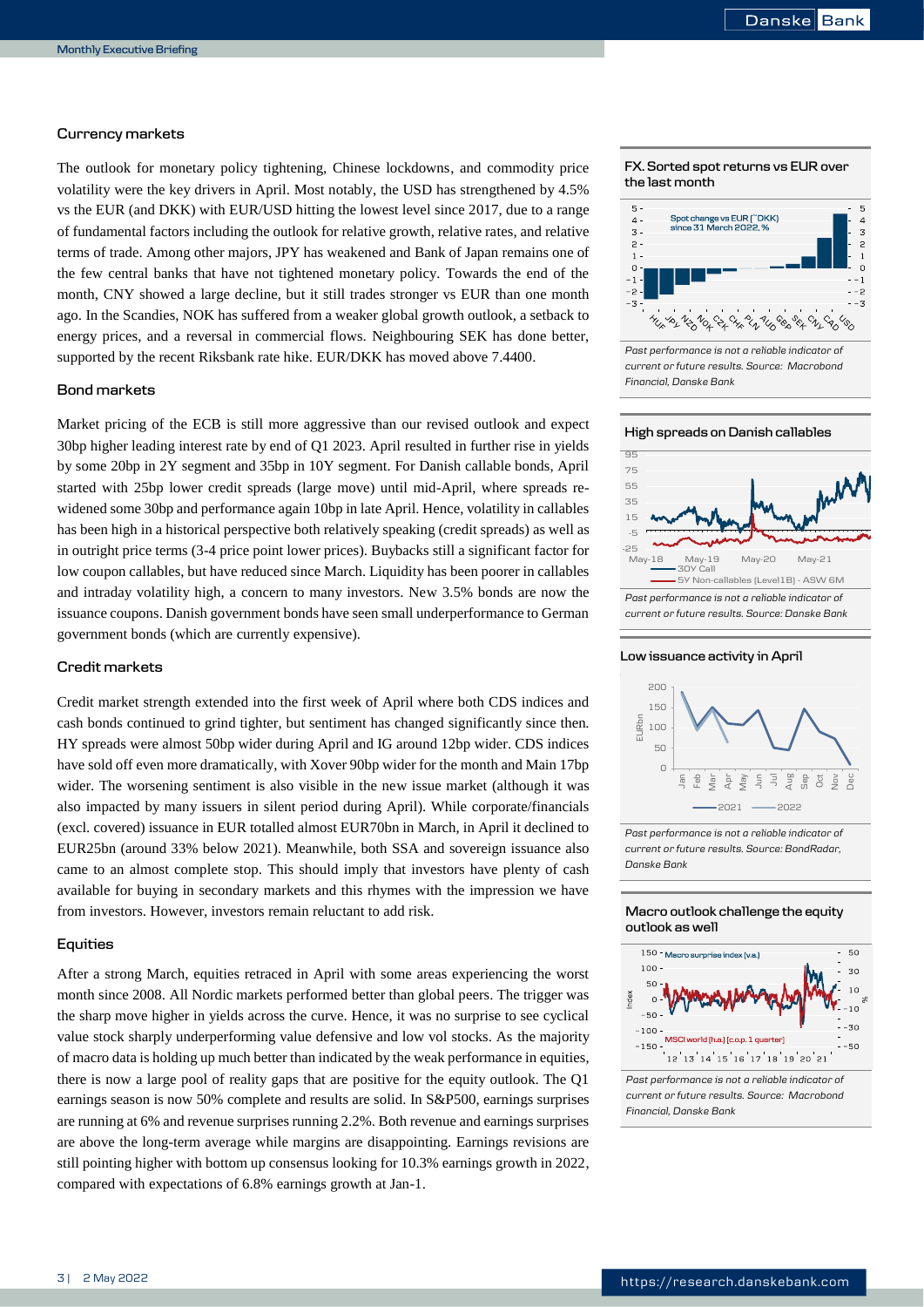$\overline{a}$ 

# **Names and contact information of analysts**

| Editor:                                  |                    |                  |                               |
|------------------------------------------|--------------------|------------------|-------------------------------|
| Las Olsen, Chief Economist               | Denmark            | +45 45 12 85 36  | laso@danskebank.com           |
|                                          |                    |                  |                               |
| Therese Persson, Analyst                 | Sweden             | +46 8 568 805 58 | therese.persson@danskebank.se |
| Frank Jullum, Chief Economist            | Norway             | +47 85 40 65 40  | fju@danskebank.com            |
| Pasi Petteri Kuoppamäki, Chief Economist | Finland            | +358 10 546 7715 | paku@danskebank.com           |
| Aila Mihr, Senior Analyst                | International      | +45 45 13 78 67  | amih@danskebank.com           |
|                                          | Macro              |                  |                               |
| Kristoffer Lomholt, Chief Analyst        | <b>FX Research</b> | +45 45 12 85 29  | klom@danskebank.com           |
| Jan Weber Østergaard, Chief Analyst      | Fixed Income       | +45 45 13 07 89  | jast@danskebank.com           |
|                                          | Research           |                  |                               |
| Mark Thybo Naur, Senior Analyst          | Credit Research    | +45 45 12 84 30  | mnau@danskebank.com           |
| Bjarne Breinholt Thomsen, Senior Equity  | Equities           | +45 61 22 56 13  | bt@danskebank.com             |
| Strategist                               | Research           |                  |                               |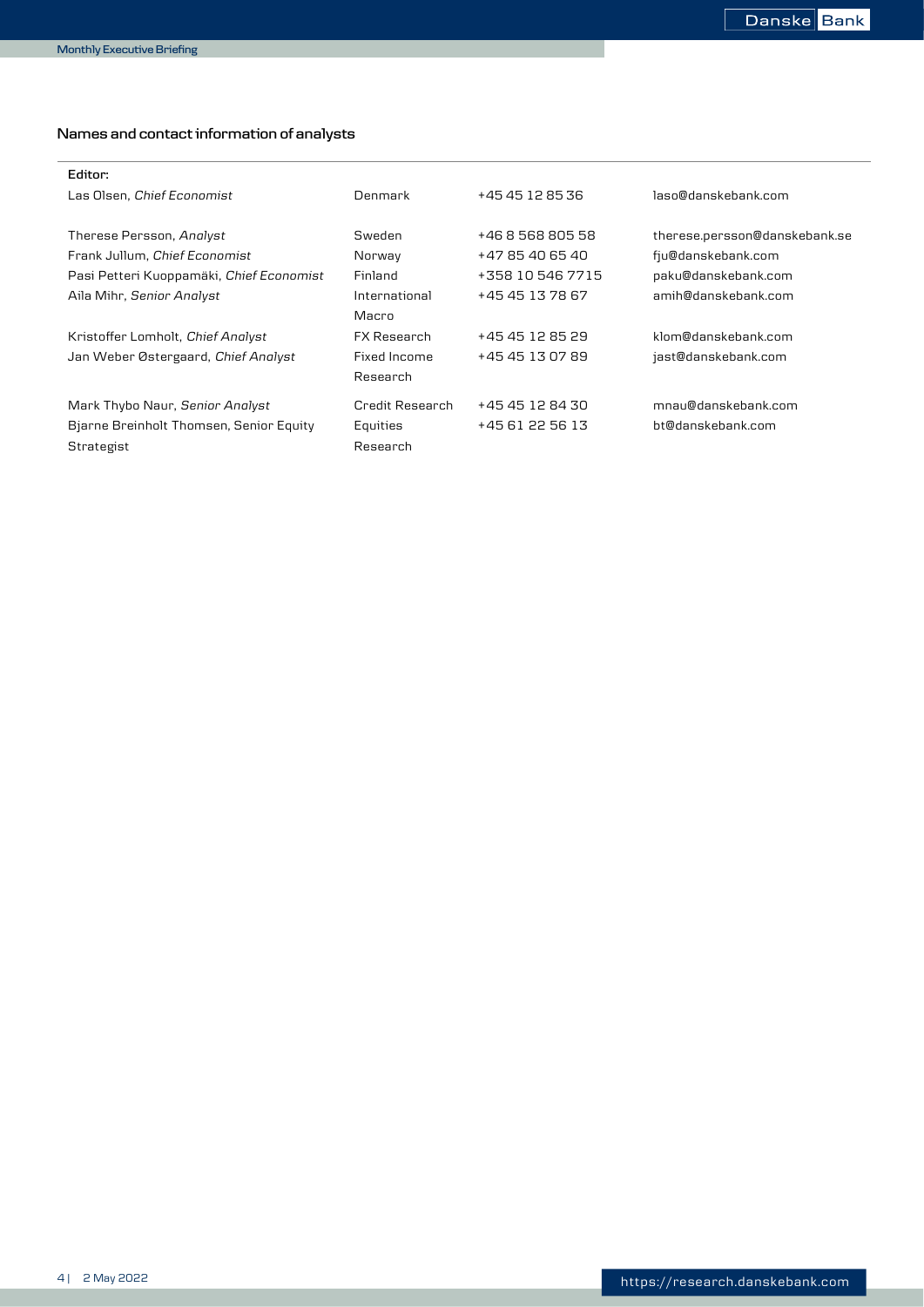# 4B**Macroeconomic forecast**

|               |                      |                   | Macro forecast. Scandinavia |                   |                            |                           |                             |                             |                             |                             |                                      |                          |                          |
|---------------|----------------------|-------------------|-----------------------------|-------------------|----------------------------|---------------------------|-----------------------------|-----------------------------|-----------------------------|-----------------------------|--------------------------------------|--------------------------|--------------------------|
|               | Year                 | GDP <sup>1</sup>  | Private<br>cons.            | Public<br>cons.   | Fixed<br>inv. <sup>1</sup> | Ex-<br>ports <sup>1</sup> | $Im-$<br>ports <sup>®</sup> | Infla-<br>tion <sup>1</sup> | Wage<br>growth <sup>1</sup> | Unem-<br>ploym <sup>3</sup> | <b>Public</b><br>budget <sup>4</sup> | Public<br>$debt^4$       | Current<br>acc.          |
| l Denmark     | 2021<br>2022<br>2023 | 4.7<br>3.5<br>1.3 | 4.3<br>2.2<br>2.5           | 3.7<br>0.6<br>0.5 | 5.6<br>2.0<br>1.1          | 7.8<br>6.0<br>3.1         | 8.2<br>4.0<br>4.1           | 1.9<br>4.5<br>1.2           | 3.0<br>3.7<br>4.0           | 3.7<br>2.4<br>2.5           | 2.4<br>1.7<br>1.8                    | 36.7<br>32.6<br>30.3     | 8.3<br>7.5<br>7.7        |
| Sweden        | 2021<br>2022<br>2023 | 4.5<br>2.5<br>2.0 | 5.7<br>3.3<br>1.9           | 2.5<br>1.3<br>12  | 5.9<br>2.8<br>2.2          | 7.2<br>5.1<br>3.9         | 9.1<br>5.6<br>3.4           | 2.2<br>4.0<br>1.3           | 2.7<br>2.0<br>2.1           | 8.8<br>7.0<br>6.8           | $-0.2$<br>0.8<br>0.8                 | 37.7<br>33.0<br>30.0     | 1.4<br>4.8<br>5.1        |
| <b>Norway</b> | 2021<br>2022<br>2023 | 4.2<br>3.8<br>2.0 | 5.0<br>6.5<br>2.5           | 3.9<br>1.3<br>1.3 | $-0.3$<br>3.1<br>2.0       | 4.8<br>6.0<br>4.0         | 2.0<br>7.5<br>4.0           | 3.5<br>3.3<br>1.8           | 3.5<br>3.7<br>3.7           | 3.2<br>2.0<br>1.9           | $\overline{\phantom{a}}$             | $\overline{\phantom{a}}$ | $\overline{\phantom{a}}$ |

# **Macro forecast. Euroland**

|           |      | ---------------- |                               |                  |                           |                           |                           |                             |                             |                             |                      |                             |                             |
|-----------|------|------------------|-------------------------------|------------------|---------------------------|---------------------------|---------------------------|-----------------------------|-----------------------------|-----------------------------|----------------------|-----------------------------|-----------------------------|
|           | Year | GDP <sup>1</sup> | Private<br>cons. <sup>1</sup> | Public<br>const. | Fixed<br>inv <sup>1</sup> | Ex-<br>ports <sup>1</sup> | Im-<br>ports <sup>:</sup> | Infla-<br>tion <sup>1</sup> | Wage<br>growth <sup>1</sup> | Unem-<br>ploym <sup>3</sup> | Public<br>budget $4$ | Public<br>debt <sup>4</sup> | Current<br>acc <sup>4</sup> |
| Euro area | 2021 | 5.4              | 3.5                           | 3.9              | 4.2                       | 11.0                      | 8.7                       | 2.6                         | 4.1                         | 7.7                         | $-5.1$               | 95.6                        | 3.1                         |
|           | 2022 | 2.5              | 2.8                           | 3.9              | 3.7                       | 7.3                       | 9.4                       | 7.0                         | 2.5                         | 6.7                         | $-3.6$               | 97.6                        | 3.2                         |
|           | 2023 | 2.8              | 1.2                           | 3.7              | 4.5                       | 5.3                       | 4.9                       | 2.0                         | 3.4                         | 6.5                         | $-2.1$               | 96.7                        | 3.4                         |
| Germany   | 2021 | 2.9              | 0.1                           | 3.1              | 1.3                       | 9.8                       | 9.1                       | 3.2                         | 3.4                         | 3.6                         | $-3.7$               | 69.3                        | 7.5                         |
|           | 2022 | 1.0              | 2.8                           | 2.6              | 0.2                       | 6.2                       | 8.8                       | 7.4                         | 3.2                         | 3.1                         | $-2.1$               | 69.2                        | 6.6                         |
|           | 2023 | 3.6              | 1.6                           | 4.1              | 4.0                       | 6.4                       | 4.9                       | 2.7                         | 3.8                         | 2.9                         | $-0.5$               | 68.1                        | 6.8                         |
| Finland   | 2021 | 3.5              | 3.1                           | 3.2              | 1.2                       | 4.7                       | 5.3                       | 2.2                         | 2.3                         | 7.7                         | $-2.6$               | 65.8                        | 0.7                         |
|           | 2022 | 1.7              | 2.3                           | 1.0              | 3.0                       | 3.0                       | 4.0                       | 4.4                         | 2.8                         | 7.0                         | $-3.0$               | 66.1                        | 0.2                         |
|           | 2023 | 2.0              | 2.5                           | 1.0              | 3.0                       | 3.0                       | 3.5                       | 2.0                         | 2.6                         | 6.6                         | $-1.8$               | 65.5                        | 0.4                         |

# **Macro forecast. Global**

|             | Year                 | GDP <sup>1</sup>  | Private<br>$\mathsf{cons.}^1$ | Public<br>$\cos^1$ | Fixed<br>inv <sup>1</sup>  | Ex-<br>ports <sup>1</sup> | $Im-$<br>ports'          | Infla-<br>$\text{tion}^1$ | Wage<br>growth <sup>1</sup> | Unem-<br>ploym <sup>3</sup> | <b>Public</b><br>budget <sup>4</sup> | <b>Public</b><br>$debt^4$ | Current<br>acc <sup>4</sup> |
|-------------|----------------------|-------------------|-------------------------------|--------------------|----------------------------|---------------------------|--------------------------|---------------------------|-----------------------------|-----------------------------|--------------------------------------|---------------------------|-----------------------------|
| <b>IUSA</b> | 2021<br>2022<br>2023 | 5.7<br>2.8<br>2.0 | 7.9<br>2.5<br>1.9             | 0.5<br>0.1<br>1.0  | 7.8<br>2.9<br>3.5          | 4.5<br>4.9<br>1.5         | 14.0<br>5.5<br>1.8       | 4.7<br>7.2<br>3.0         | 4.0<br>5.0<br>4.6           | 5.4<br>4.0<br>3.8           | $-13.4$<br>$-4.7$<br>$-3.1$          | 129.7<br>125.6<br>124.0   | $-3.5$<br>$-3.5$<br>$-3.3$  |
| l China     | 2021<br>2022<br>2023 | 8.0<br>4.7<br>5.3 | 10.2<br>6.0<br>6.0            |                    | 5.2<br>3.0<br>4.5          |                           | $\overline{\phantom{a}}$ | 0.7<br>3.0<br>2.5         | 5.0<br>5.5<br>5.5           | ٠<br>٠                      | $-5.6$<br>$-7.0$<br>$-6.8$           | 68.9<br>72.0<br>74.5      | 3.0<br>1.0<br>0.7           |
| Iик         | 2021<br>2022<br>2023 | 7.4<br>5.1<br>2.4 | 6.2<br>6.1<br>25              | 14.3<br>3.3<br>0.8 | 5.9<br>6.5<br>4.8          | $-1.3$<br>3.3<br>3.4      | 3.8<br>4.8<br>3.7        | 2.6<br>5.2<br>2.9         | 4.9<br>3.2<br>3.9           | 4.5<br>4.0<br>3.7           | $-8.1$<br>$-3.9$<br>$-1.9$           | 95.6<br>95.5<br>94.1      | $-3.0$<br>$-4.6$<br>$-4.2$  |
| Japan       | 2021<br>2022<br>2023 | 1.7<br>2.1<br>1.0 | 1.1<br>3.3<br>1.4             | 2.1<br>1.5<br>0.7  | $-1.3$<br>$-2.2$<br>$-0.6$ | 11.8<br>4.6<br>3.2        | 5.2<br>1.4<br>2.0        | $-0.2$<br>1.6<br>1.1      |                             | 2.8<br>2.6<br>2.5           |                                      |                           |                             |

*Source: OECD and Danske Bank. 1) % y/y. 2) % contribution to GDP growth. 3) % of labour force. 4) % of GDP.*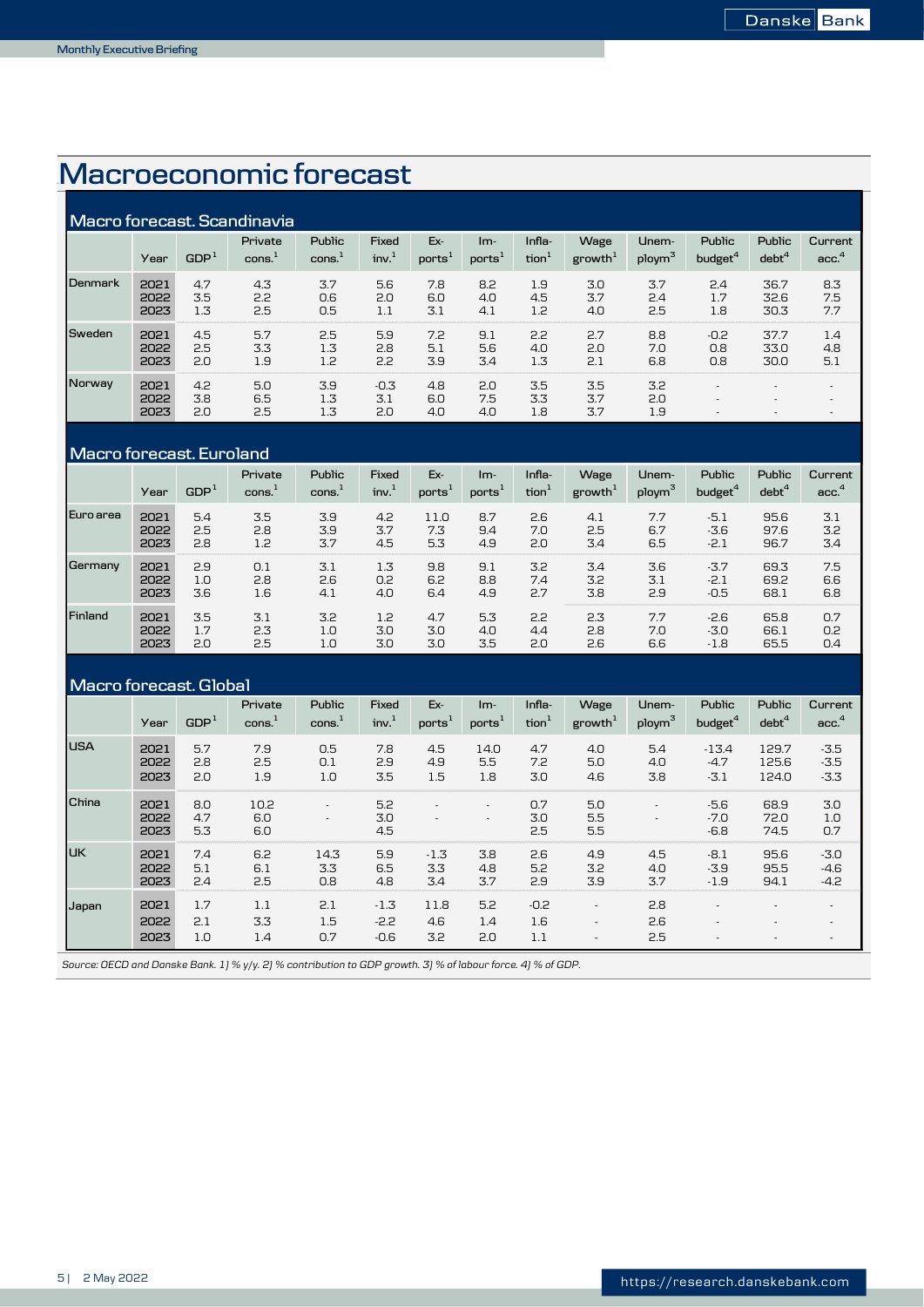# 5B**Financial forecast**

|            |        | <b>Bond and money markets</b> |                           |                    |                     |                    |                    |                    |                    |                    |
|------------|--------|-------------------------------|---------------------------|--------------------|---------------------|--------------------|--------------------|--------------------|--------------------|--------------------|
|            |        | Keyinterest<br>rate           | <b>3minterest</b><br>rate | 2-yr swap<br>vield | 10-yr swap<br>vield | Currency<br>vs EUR | Currency<br>vs USD | Currency<br>vs DKK | Currency<br>vs NOK | Currency<br>vs SEK |
| <b>USD</b> | 02-May | 0.50                          | 1,33                      | 3.04               | 3.03                | 105,3              |                    | 706,6              | 944.6              | 989,6              |
|            | $+3m$  | 2,00                          | 2,30                      | 3,10               | 3.20                | 107,0              |                    | 695,6              | 915,9              | 953,3              |
|            | $+6m$  | 2,25                          | 2,76                      | 3,40               | 3,25                | 106,0              |                    | 702,4              | 943,4              | 952,8              |
|            | $+12m$ | 3,25                          | 3,30                      | 3,50               | 3,25                | 105,0              |                    | 709,5              | 933,3              | 971,4              |
| <b>EUR</b> | 02-May | $-0,50$                       | $-0.43$                   | 0,95               | 1,73                |                    | 105,3              | 743,9              | 994.5              | 1041.9             |
|            | $+3m$  | $-0,25$                       | $-0,11$                   | 0,95               | 1,75                |                    | 107,0              | 744,3              | 980,0              | 1020,0             |
|            | $+6m$  | 0,00                          | 0,16                      | 1,15               | 1,80                |                    | 106,0              | 744,5              | 1000,0             | 1010,0             |
|            | $+12m$ | 0,50                          | 0,57                      | 1,35               | 1,85                |                    | 105,0              | 745,0              | 980,0              | 1020,0             |
| <b>JPY</b> | 02-May | $-0,10$                       | $-0.02$                   | 0,10               | 0,42                | 120,5              | 130,1              | 6,17               | 8,25               | 8,65               |
|            | $+3m$  | $-0,10$                       |                           |                    |                     | 133,8              | 125,0              | 5,56               | 7,33               | 7,63               |
|            | $+6m$  | $-0,10$                       |                           |                    |                     | 130,4              | 123,0              | 5,71               | 7,67               | 7,75               |
|            | $+12m$ | $-0,10$                       |                           |                    |                     | 125,0              | 119,0              | 5,96               | 7,84               | 8,16               |
| GBP*       | 02-May | 0.75                          |                           | 2,23               | 1,93                | 83,7               | 125.8              | 888,6              | 1187,9             | 1244,5             |
|            | $+3m$  | 1,00                          |                           | 2,25               | 2,10                | 84,0               | 127,4              | 886,0              | 1166,7             | 1214,3             |
|            | $+6m$  | 1.25                          |                           | 2,35               | 2,10                | 84,0               | 126.2              | 886.3              | 1190.5             | 1202,4             |
|            | $+12m$ | 1,50                          |                           | 2,40               | 2,20                | 84,0               | 125,0              | 886,9              | 1166,7             | 1214,3             |
| $CHF*$     | 02-May | $-0,75$                       |                           | 0,33               | 1,29                | 102,4              | 97.3               | 726,2              | 970.7              | 1017,0             |
|            | $+3m$  | $-0.75$                       |                           |                    |                     | 101,0              | 94,4               | 736,9              | 970,3              | 1009,9             |
|            | $+6m$  | $-0,50$                       |                           |                    |                     | 100,0              | 94,3               | 744,5              | 1000.0             | 1010,0             |
|            | $+12m$ | 0,00                          |                           |                    |                     | 99,0               | 94,3               | 752,5              | 989,9              | 1030,3             |
| <b>DKK</b> | 02-May | $-0,60$                       | $-0.19$                   | 1,24               | 1,99                | 743,94             | 706,60             |                    | 133,68             | 140,05             |
|            | $+3m$  | $-0,35$                       | 0,13                      | 1,20               | 2,00                | 744,25             | 695,56             |                    | 131,68             | 137,05             |
|            | $+6m$  | $-0.10$                       | 0,39                      | 1,40               | 2,05                | 744.50             | 702,36             |                    | 134.32             | 135,66             |
|            | $+12m$ | 0,40                          | 0,80                      | 1,60               | 2,10                | 745,00             | 709,52             |                    | 131,54             | 136,91             |
| <b>SEK</b> | 02-May | 0.00                          | 0,36                      | 1,88               | 2,38                | 1041,9             | 989,6              | 71,4               | 95.5               | 100,0              |
|            | $+3m$  | 0,50                          | 0,73                      | 1,65               | 2,20                | 1020,0             | 953,3              | 73,0               | 96,1               |                    |
|            | $+6m$  | 0,75                          | 1,00                      | 1,65               | 2,15                | 1010,0             | 952,8              | 73,7               | 99,0               |                    |
|            | $+12m$ | 1,25                          | 1,50                      | 1,75               | 2,10                | 1020,0             | 971,4              | 73,0               | 96,1               |                    |
| <b>NOK</b> | 02-May | 0.75                          | 1.27                      | 2.58               | 2.94                | 994.5              | 944.6              | 74.8               | 100,0              | 104.8              |
|            | $+3m$  | 1,00                          | 1,49                      | 2,70               | 3,10                | 980,0              | 915,9              | 75,9               |                    | 104,1              |
|            | $+6m$  | 1,25                          | 1,76                      | 2,90               | 3,15                | 1000,0             | 943,4              | 74,5               |                    | 101,0              |
|            | $+12m$ | 1,75                          | 2,26                      | 3,05               | 3,25                | 980,0              | 933,3              | 76,0               |                    | 104,1              |

\*Note: GBP swaps are SONIA and CHF swaps are SHARON

| <b>Commodities</b> |        |      |           |       |       |           |           |      |    |         |      |  |
|--------------------|--------|------|-----------|-------|-------|-----------|-----------|------|----|---------|------|--|
|                    |        | 2022 |           |       | 2023  |           |           |      |    | Average |      |  |
|                    | 02-May | Q1   | $Q2 \tQ3$ |       | Q4    | <b>Q1</b> | <b>Q2</b> | 03   | Q4 | 2022    | 2023 |  |
| <b>ICE Brent</b>   | 105    | 98   | 125       | - 115 | - 100 | - 95      | 95        | - 95 | 95 | 110     | 95   |  |
|                    |        |      |           |       |       |           |           |      |    |         |      |  |

*Source Danske Bank*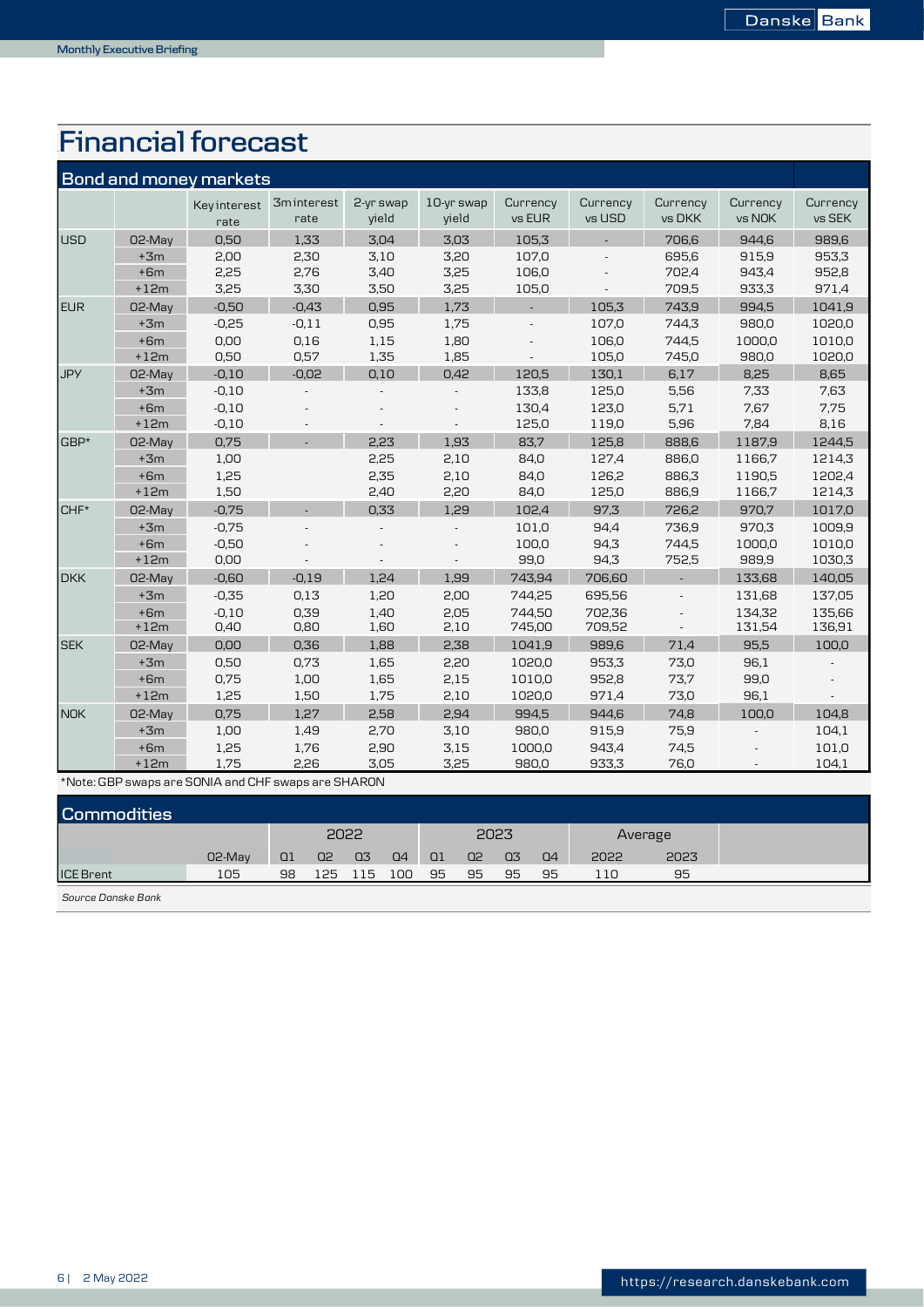# **Disclosures**

This research report has been prepared by Danske Bank A/S ('Danske Bank'). The authors of this report are listed on page 4 of this report.

#### **Analyst certification**

Each research analyst responsible for the content of this research report certifies that the views expressed in the research report accurately reflect the research analyst's personal view about the financial instruments and issuers covered by the research report. Each responsible research analyst further certifies that no part of the compensation of the research analyst was, is or will be, directly or indirectly, related to the specific recommendations expressed in the research report.

#### **Regulation**

Authorised and regulated by the Danish Financial Services Authority (Finanstilsynet). Deemed authorised by the Prudential Regulation Authority. Subject to regulation by the Financial Conduct Authority and limited regulation by the Prudential Regulation Authority. Details of the Temporary Permissions Regime, which allows EEA-based firms to operate in the UK for a limited period while seeking full authorisation, are available on the Financial Conduct Authority's website.

Danske Bank's research reports are prepared in accordance with the recommendations of the Danish Securities Dealers Association.

#### **Conflicts of interest**

Danske Bank has established procedures to prevent conflicts of interest and to ensure the provision of high-quality research based on research objectivity and independence. These procedures are documented in Danske Bank's research policies. Employees within Danske Bank's Research Departments have been instructed that any request that might impair the objectivity and independence of research shall be referred to Research Management and the Compliance Department. Danske Bank's Research Departments are organised independently from, and do not report to, other business areas within Danske Bank.

Research analysts are remunerated in part based on the overall profitability of Danske Bank, which includes investment banking revenues, but do not receive bonuses or other remuneration linked to specific corporate finance or debt capital transactions.

#### **Financial models and/or methodology used in this research report**

Calculations and presentations in this research report are based on standard econometric tools and methodology as well as publicly available statistics for each individual security, issuer and/or country. Documentation can be obtained from the authors on request.

#### **Risk warning**

Major risks connected with recommendations or opinions in this research report, including as sensitivity analysis of relevant assumptions, are stated throughout the text.

#### **Expected updates**

This report is updated monthly.

#### **Date of first publication**

See the front page of this research report for the date of first publication.

# General disclaimer

This research has been prepared by Danske Bank A/S. It is provided for informational purposes only and should not be considered investment, legal or tax advice. It does not constitute or form part of, and shall under no circumstances be considered as, an offer to sell or a solicitation of an offer to purchase or sell any relevant financial instruments (i.e. financial instruments mentioned herein or other financial instruments of any issuer mentioned herein and/or options, warrants, rights or other interests with respect to any such financial instruments) ('Relevant Financial Instruments').

This research report has been prepared independently and solely on the basis of publicly available information that Danske Bank A/S considers to be reliable but Danske Bank A/S has not independently verified the contents hereof. While reasonable care has been taken to ensure that its contents are not untrue or misleading, no representation or warranty, express or implied, is made as to, and no reliance should be placed on, the fairness, accuracy, completeness or reasonableness of the information, opinions and projections contained in this research report and Danske Bank A/S, its affiliates and subsidiaries accept no liability whatsoever for any direct or consequential loss, including without limitation any loss of profits, arising from reliance on this research report.

The opinions expressed herein are the opinions of the research analysts and reflect their opinion as of the date hereof. These opinions are subject to change and Danske Bank A/S does not undertake to notify any recipient of this research report of any such change nor of any other changes related to the information provided in this research report.

This research report is not intended for, and may not be redistributed to, retail customers in the United Kingdom (see separate disclaimer below) and retail customers in the European Economic Area as defined by Directive 2014/65/EU.